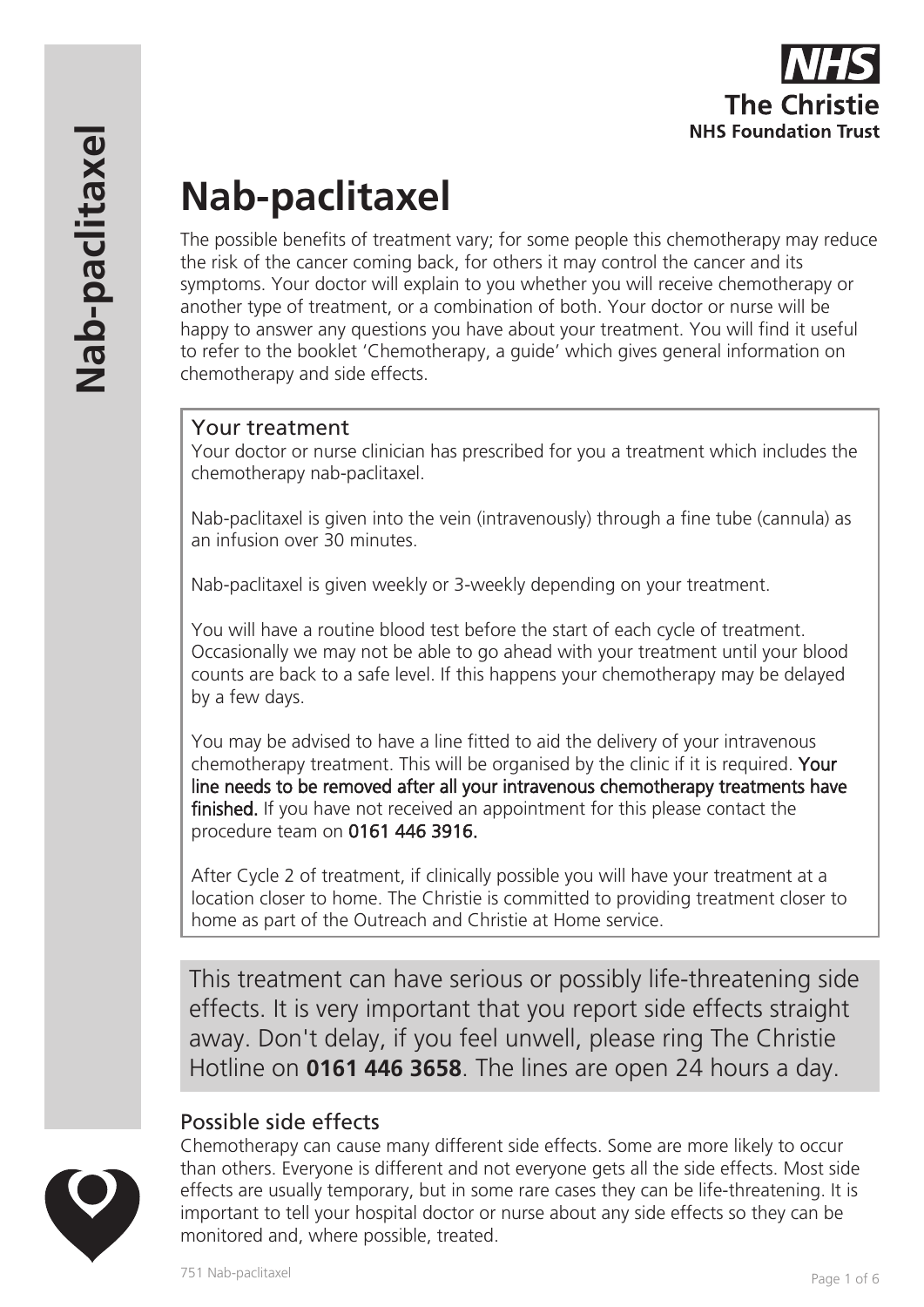# • Increased risk of serious infection

You are vulnerable to infection while you are having chemotherapy. Minor infections can become lifethreatening in a matter of hours if left untreated. Symptoms of infection include fever, shivering, sweats, sore throat, diarrhoea, discomfort when you pass urine, cough or breathlessness. We recommend that you use a digital thermometer so you can check your temperature. You can buy one from your local chemist.

#### If you feel unwell, you have symptoms of an infection or your temperature is 37.5ºC or above, or below 36ºC contact The Christie Hotline straight away.

### • Allergic reaction

Signs of an allergic reaction include skin rashes, itching, a high temperature, shivering, redness of the face, a feeling of dizziness, headache, breathlessness, anxiety, and a desire to pass urine. You will be monitored for any sign of an allergic reaction during treatment. It is important to tell your nurse or doctor if you have any of these signs.

## • Anaemia (low number of red blood cells) (Warning!)

While having this treatment you may become anaemic. This may make you feel tired and breathless. Let your Christie doctor or nurse know if these symptoms are a problem. You may need a blood transfusion.

## • Bruising or bleeding (Warning!)

This treatment can reduce the production of platelets which help the blood clot. Let your Christie doctor know if you have any unexplained bruising or bleeding, such as nosebleeds, bloodspots or rashes on the skin, and bleeding gums.

#### Flu vaccinations

#### Is it alright for me to have a flu jab during the time I'm having chemotherapy?

It's safe to have a flu jab, but depending on the sort of chemotherapy you have had, it may not give quite as much protection against infection as usual. Some patients may need two vaccinations. However, if you're thinking of having any other vaccinations, do check with your Christie doctor first, because some vaccines should be avoided.

# Common side effects (more than 1 in 10)

#### • Hair loss

Hair loss is usually total. The hair falls out gradually 10 to 14 days following your first course of treatment. Body and facial hair can also fall out. The time scale varies from person to person. Please remember that this is a temporary side effect and your hair will grow back when your treatment is complete. Very rarely, hair loss can be permanent.

The cancer information centre offers a coping with hair loss service to all patients where support, information and advice will be given. Drop in, contact 0161 446 8100 or email informationcentre@christie.nhs.uk. Information about the wig service can also be found here and vouchers for wigs can also be obtained for eligible patients. The wig room provides a drop in service, please see The Christie leaflet 'The wig fitting service' for further information.

 The Maggie's Centre runs a Talking Heads hair loss support workshop for anyone who is anticipating or experiencing hair loss (both men and women). These sessions cover the practicalities of hair loss as well as offering support with its emotional impact. Contact Maggie's on 0161 641 4848 or email manchester@maggiescentres.org.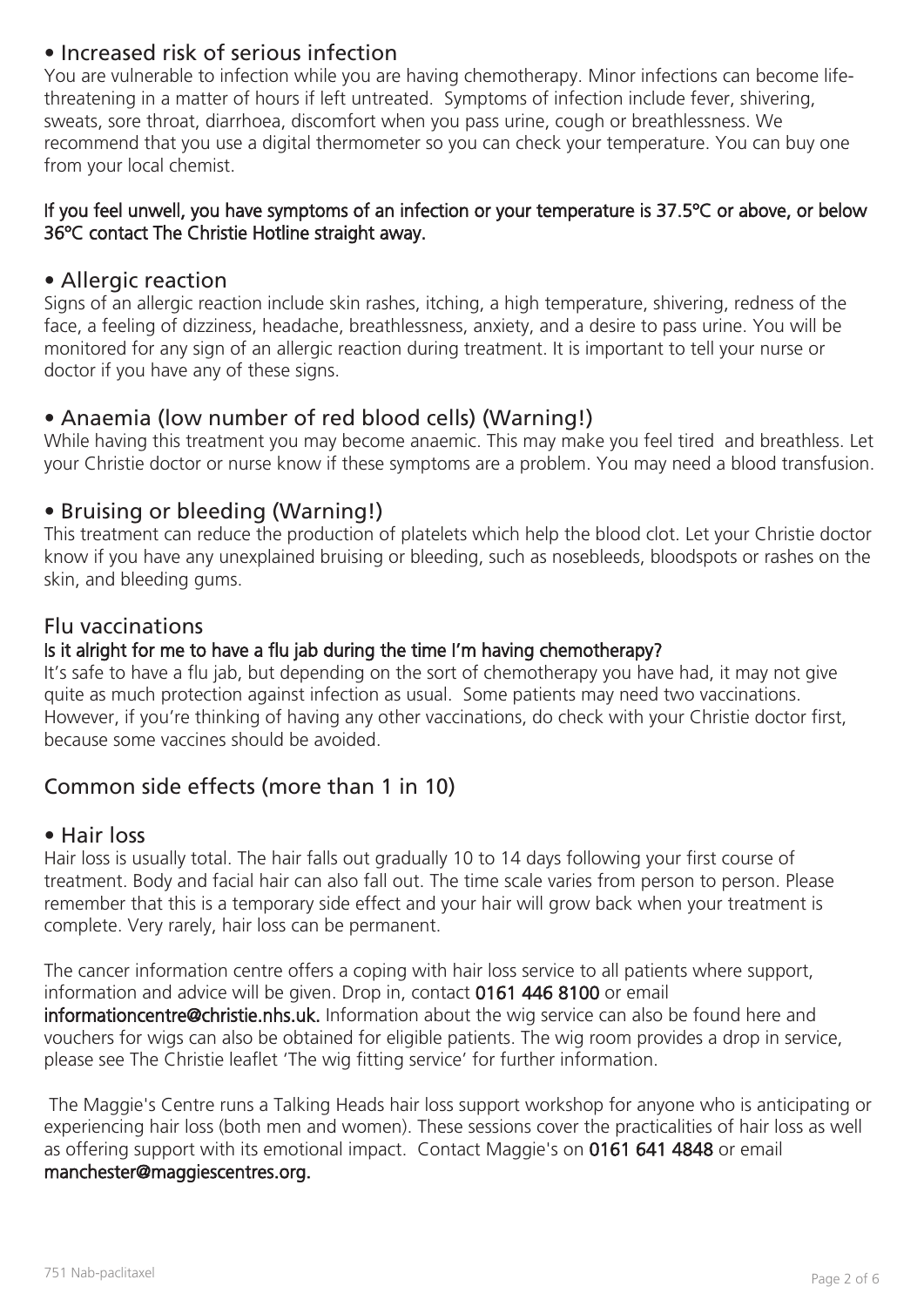# • Tingling and numbness in the fingers or toes

This is due to the effect of nab-paclitaxel on the nerves and is known as peripheral neuropathy. You may also notice that you have difficulty doing up buttons or similar tasks. Tell your doctor if you notice any numbness or tingling in your hands or feet. This usually improves a few months after treatment has finished, although it can be permanent.

# • Lethargy

Some chemotherapy may make you feel tired and lacking in energy. It can be frustrating when you feel unable to cope with routine tasks. You may benefit from additional support during your treatment. Complementary therapies may be helpful. Speak to your nurse or doctor for further information. If necessary, take time off work. Gentle exercise, such as walking can be beneficial.

## • Joint and muscle pain

Pain in the joints (also called arthralgia) or muscles (also called myalgia) can be a temporary side effect while having chemotherapy. It is important to tell your doctor or nurse about this, so that appropriate painkillers can be prescribed.

# • Heartburn

Chemotherapy treatment can cause indigestion or reflux. If you experience this please contact The Christie Hotline. Heartburn can be treated with medication from your GP.

# • Diarrhoea (Warning!)

If this becomes a problem at any point during your treatment, contact The Christie Hotline for advice. If you develop severe diarrhoea it is important to contact this hospital straight away as this may be a sign of a serious infection. Don't delay!

## • Sore mouth

Your mouth may become sore or dry, or you may notice small mouth ulcers during this treatment. Drinking plenty of fluids and cleaning your teeth regularly and gently with a soft toothbrush can help to reduce the risk of this happening. We can prescribe a mouthwash for you to use during treatment. You can dilute this with water if your mouth is sore. Ask your doctor or nurse for further advice. There is also general mouth care information in the chemotherapy booklet. If you continue to have a sore mouth, please contact The Christie Hotline.

## • Sensitivity to the sun

Some chemotherapy can make your skin more sensitive to the sun than usual. Sit in the shade, avoid too much sun and use a high factor sunblock cream. Asian and African-Caribbean people may develop noticeable light patches on their skin.

# • Changes to nails

Your nails may become brittle and their texture or colour may change. These changes grow out over a few months once the treatment has finished. Pain at the nail bed (at the base of the nail) may occur, but is rare. Acrylic nails are not recommended.

## • Constipation

This occasionally occurs after several treatments with nab-paclitaxel or due to the anti-sickness medication. Try to drink plenty of fluids and eat foods high in fibre. Tell your doctor who may prescribe a suitable laxative. Ask the staff for a copy of 'Eating - help yourself' which has useful ideas about diet when you are having treatment.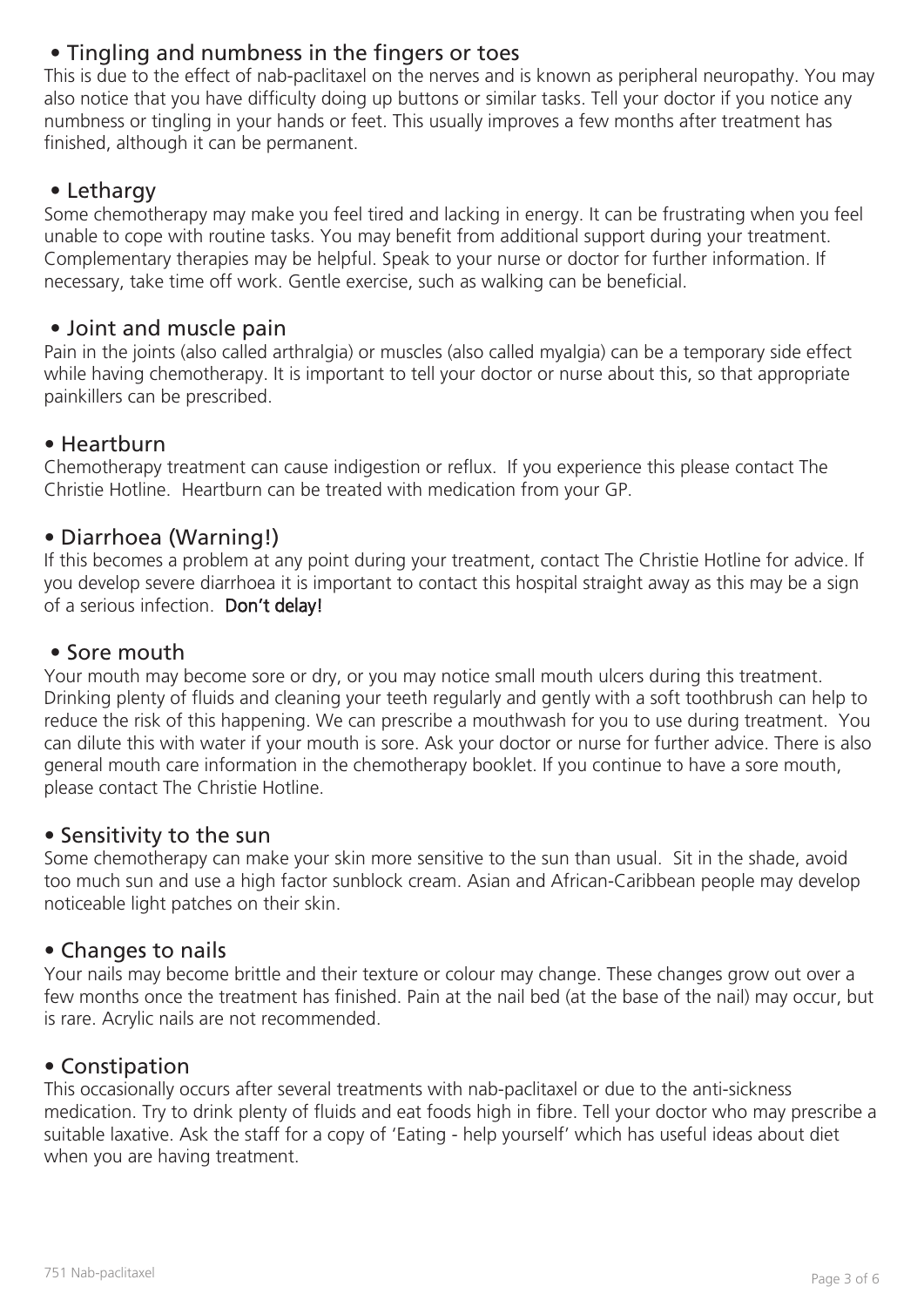# • For female patients only

# Loss of periods

Due to the effect of chemotherapy on the ovaries, you may find that your periods become irregular or stop. This is more likely in women over the age of 40 when most women will notice some change in their periods. It is less common in women under the age of 40 but does still happen and can result in significant menopausal symptoms (see section below). Even if your periods stop completely during chemotherapy your periods may come back several years later. This means that you may be able to become pregnant even many years after chemotherapy. It is very important to use contraception if you don't want to get pregnant.

#### Menopausal symptoms

When the ovaries stop working due to chemotherapy or during a natural menopause most women experience symptoms such as hot flushes, sweats (night and day) and vaginal dryness. These hormonal changes can make the vagina feel as though it has shrunk and become less easy to stretch. This is called vaginal atrophy and can result in discomfort, pain on sexual intercourse, itching and recurrent urine infections. If your ovaries don't start to work again the vaginal symptoms can be permanent, although the flushes and sweats tend to reduce and stop over a small number of years. Some women who have already gone through the menopause may notice their symptoms worsening for a time after chemotherapy.

The vaginal symptoms can start early and the longer they are left the harder they can be to treat. Please contact your specialist nurse either in clinic or by phone when the symptoms first develop if you would like help. Symptoms can be managed in several ways including gels, pessaries and sometimes local oestrogen replacement. You may also find it helpful to request the booklet 'Menopausal symptoms and breast cancer' by Breast Cancer Now (either from your breast care nurse, the cancer information centre at The Christie or online).

# Uncommon side effects (less than 1 in 10)

# • Nausea and vomiting (sickness)

The severity of this varies from person to person. Anti-sickness medication may be given along with your chemotherapy to prevent this. You will also be given anti-sickness tablets to take at home. If you continue to feel or be sick, contact your GP or this hospital, because your anti-sickness medication may need to be changed or increased.

# • Blood clots (Warning!)

During chemotherapy you are more at risk of blood clots in the legs (DVT) or lungs (PE). Occasionally these clots can be life-threatening. To help prevent clots, keep mobile and drink plenty of non-alcoholic fluids.

## • Liver function

Your liver may be temporarily affected. Nab-paclitaxel may cause changes in the way that your liver works. This is very unlikely to cause you any harm, but your doctor will monitor this carefully. Blood tests will be taken before each treatment to check your liver is working properly.

# • Abdominal pain

This may start a few days after finishing chemotherapy and may last for a few days. Please contact the hospital if this happens. Your doctor can prescribe painkillers if appropriate.

# • Low blood pressure

Your blood pressure will be checked during your treatment. Let the doctor know if you feel faint or dizzy.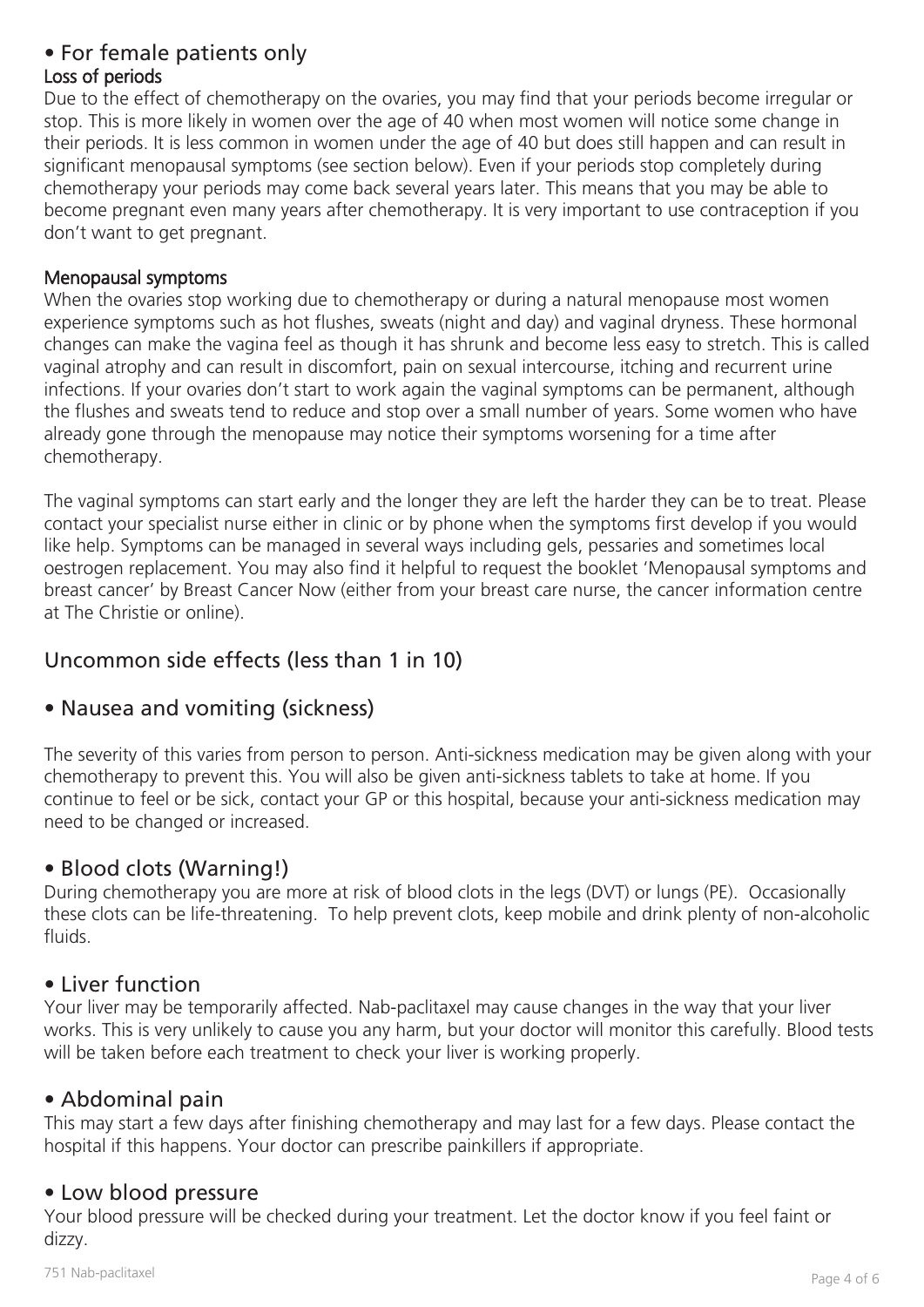# Rare side effects (less than 1 in 100)

## • Infiltration

Infiltration is when chemotherapy leaks outside the vein. If you develop redness, soreness or pain at the injection site at any time please let us know straight away.

## Serious and potentially life threatening side effects

In a small proportion of patients chemotherapy can result in very severe side effects which may rarely result in death. The team caring for you will discuss the risk of these side effects with you.

## Other medicines

Some medicines can be harmful to take when you are having chemotherapy. Let your doctor know about any medications you are taking, including non–prescribed medicines such as complementary therapies and herbal remedies.

## Sex, contraception and fertility

#### Protecting your partner and contraception

We recommend that you or your partner use a condom during sexual intercourse while you are having the course of chemotherapy. Chemotherapy is dangerous to unborn babies and you should not try to become pregnant whilst you are having chemotherapy. Using a condom will also protect your partner from any chemotherapy drugs that may be present in the semen or vagina.

#### If you suspect that you may be pregnant please tell your doctor immediately.

#### Fertility

This chemotherapy may affect your ability to have children. Your doctor or nurse should have discussed this with you. If not, please ask them before you start treatment.

## Late side effects

Some side effects may become evident only after a number of years. In reaching any decision with you about treatment, the potential benefit you receive from treatment will be weighed against the risks of serious long term side effects to the heart, lungs, kidneys and bone marrow. With some drugs there is also a small but definite risk of developing another cancer. If any of these problems specifically applies to you, the doctor will discuss these with you and note this on your consent form.